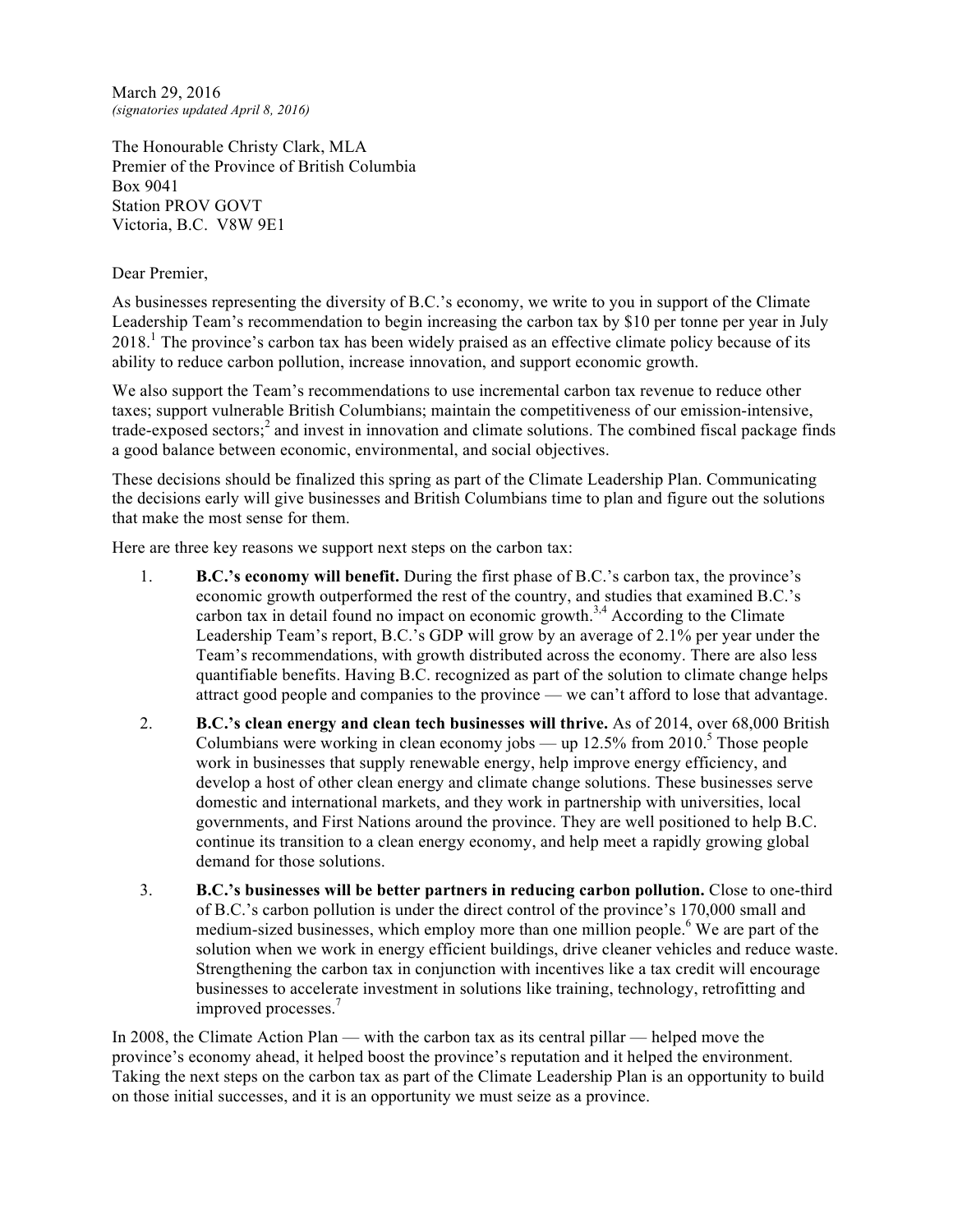Sincerely,

1660 East Broadway Holdings Ltd 275 Lansdowne Street Ltd 3106 Cambie Street Ltd 977 Fort Street Ltd Acme Systemic Results Acuere Consulting Inc. AdapTech Solutions Ltd. Aeolis Wind Power Alca Consulting Inc. Altaqua Hydroenergy Corp Alterra Power Corp. ARYZTA Canada ATD Waste Systems Inc. Avalon Mechanical Consultants Ltd. Avid Consulting Group Ltd. B. Small Enterprises Ltd Bandidas Taqueria BC Bioenergy Network Bear Claw Lodge Blue Fuel Energy Bluefin Electric Marine Inc. Board of Change Boldt Communications Inc. Boralex Bruce Haden Architect Ltd. Bullfrog Power Canada Ticket Inc. Canadian Electric Vehicles ltd Canadian Hydrogen and Fuel Cell Association Carbon Engineering Carbon Free Group Cascadia Instrumentation Inc. Chinook Power Corp. Clean and Green Carpets Clean Energy BC Climate Smart Businesses Inc. Communities + Architecture Inc. Compass Resource Manag ement Conversations for Responsible Economic Development Dageraad Brewing Dakota Projects Ltd Dawn Chorus Bed & Breakfast Demand Side Energy DL Safety Consulting Ltd. DMC Associates Dovetail Consulting Group Dudoc Vancouver Duvon Holdings Ltd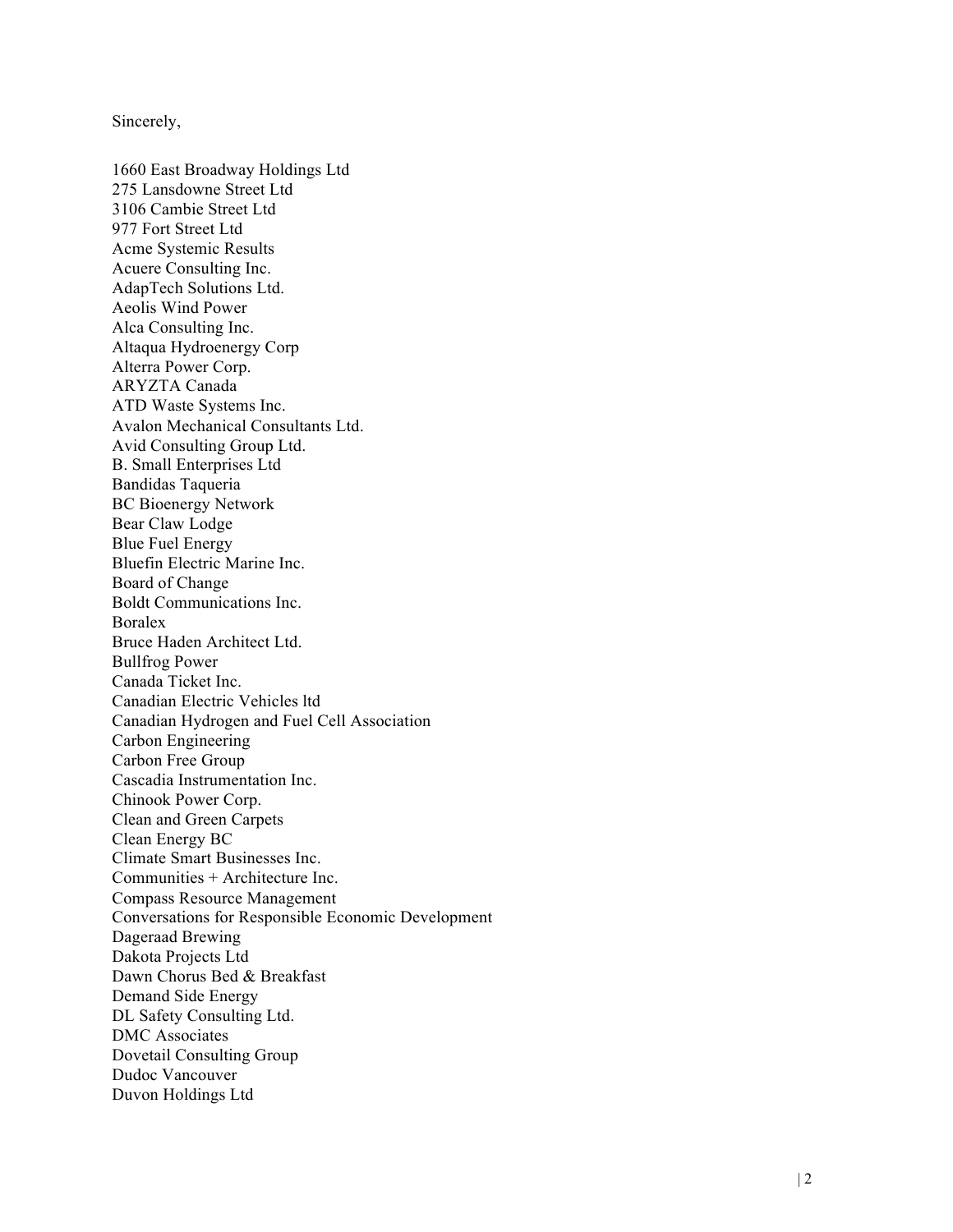Dysco Services Ltd. E-Factor Engineering, Incorporated Eagle Wing Tours Earthvoice Strategies Inc. EasySun Powergrids Inc. Ebbwater Consulting eco -Options Energy Cooperative Ecofish Research Ecotrust Canada Capital Emergent Waste Solutions Inc. Energy Revolution Services EnerSys Analytics Inc. EnviroMez Services ESSA Technologies Ltd. Etalim Inc Ethical Bean Coffee Fairware False Creek Collision Farallon Consultants Limited Fenix Energy Festival Cinemas Ltd. Focal Engineering Inc. GeaZone Ghost Films Inc. Global Unicycle Creative Inc Green Chamber of Commerce BC Green Sky Sustainability Consulting Inc. Greenworx Consulting Growing City GrowOya.com GW Solutions Harvey McKinnon Associates HASTe Worker's Cooperative Hemlock Printers Ltd. Hydrogen Technology & Energy Corporation Inland Comfort Air Conditioning Ltd. Innergex Renewable Energy Inc. Integral Group International Web Express Inventys Thermal Technologies Inc. James Glave Communications Jinzi Investments Ltd. Julian Griggs & Associates Ltd Kambo Green Solutions Inc. Kisik Aerial Survey Kispiox Fishing Company Kispiox Valley Ventures Kootenay Country Store Co -operative Kumu Agency Lanefab Design / Build Light House Sustainable Building Centre Liquid Elements Contracting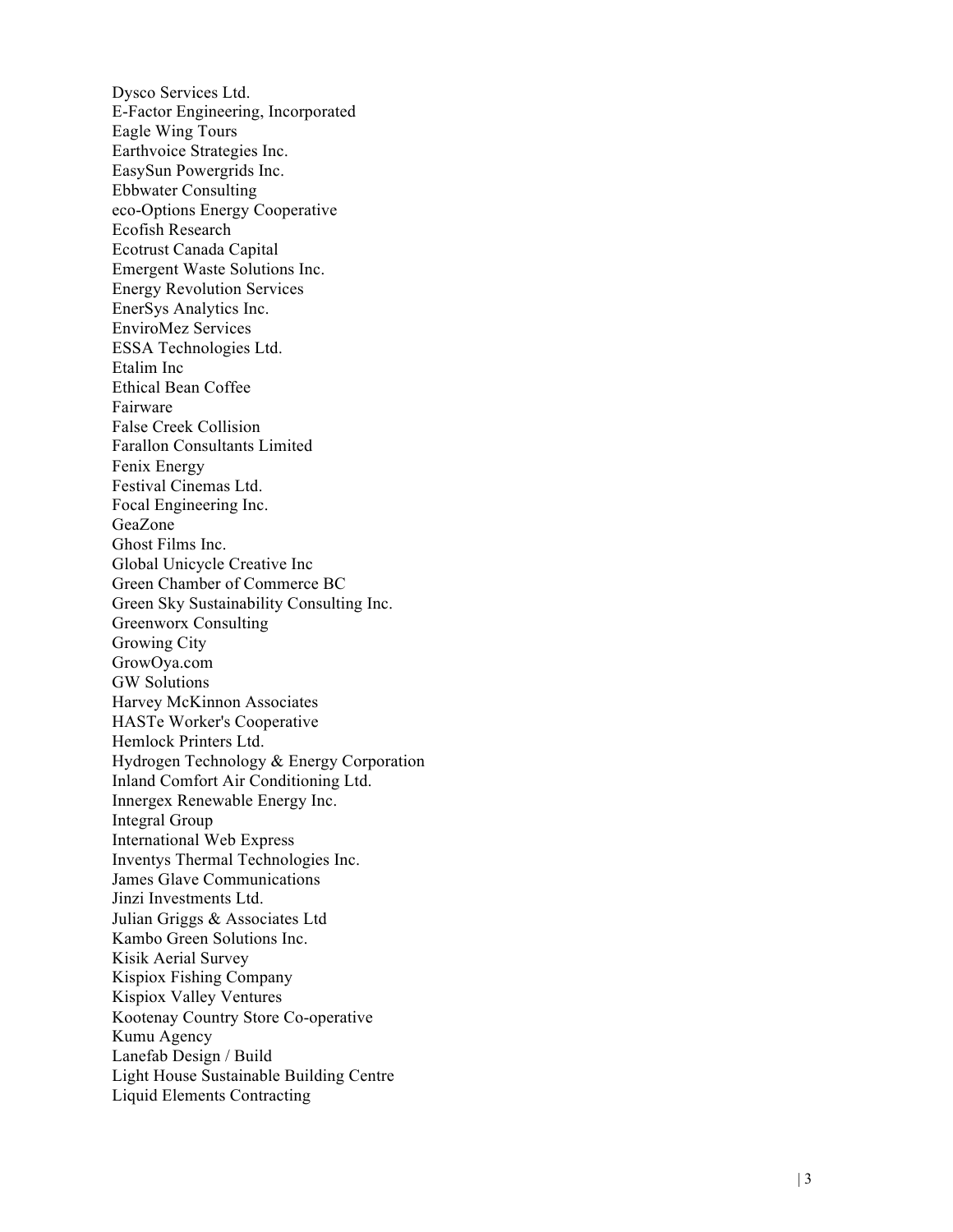Mazzi Consulting Services McCullough Coach Lines Ltd. MediData Design Inc. Mills Office Productivity MK Ince & Associates Modo Car Coop Mountain Equipment Co -op (MEC) Murray McFadden MD Inc MyKiss Guiding Services Naikun Wind Energy Group NEI Investments Nexterra Northwest Hydraulic Consultants Ltd. Novex Delivery Solutions Perkins+Will Pinna Sustainability Praxispoint Consulting Group Pure Industrial Real Estate Trust PW Trenchless Construction Inc. Rangate North Woodworking Solutions Inc. RDC Fine Homes RE Consulting Canada Realize Strategies Co -operative Recollective Consulting Recycling Alternative REDE ENERGY SOLUTIONS, LTD Reeve Consulting Reliable Controls Corporatio n Renewable Power Corp. Renewal Funds Responsible Investment Association S2G Biochemicals Salt Spring Consulting Ltd Schein Foundation Sea Breeze Power Corp. Sensible Building Science SES Consulting SFU Community Trust Sharp Six Services Shift Delivery Spa Utopia Health and Wellness centre space2place SPUD.ca Starr Schein Enterprises Incorporated Stone Event Imports, Ltd. Strandberg Consulting Inc. Strathcona Business Improvement Association Sun Bright Solar Inc. Super Grocer & Pharmacy Sustainability Solutions Group Sustainability Ventures Swift Creek Consulting